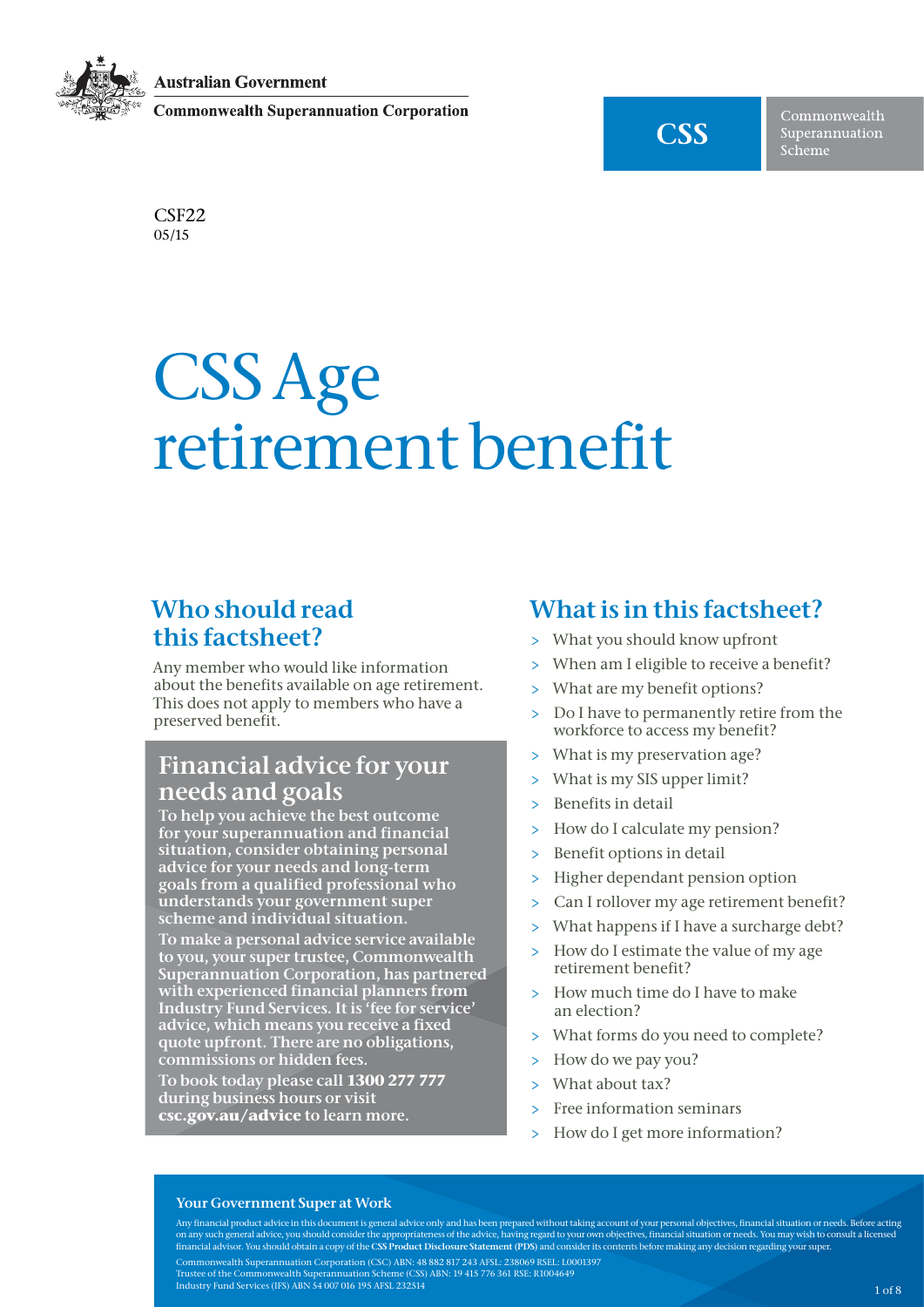### What you should know upfront

It is important that you read the disclaimer at the beginning of this factsheet. Before making any decisions, please read the CSS Product Disclosure Statement (PDS) and consider seeking advice from a licensed professional such as a financial planner, accountant or solicitor.

### When am I eligible to receive a benefit?

You can take an age retirement benefit if you leave your employment after reaching minimum retirement age, which is age 55 for most members

## What are my benefit options?

The following chart illustrates your benefit options on age retirement.

Chart 1: Benefit options on age retirement

#### Age at exit  $60+$  55-59\* Under 55\* *\* or minimum retiring age if lesser*  $\overline{\textbf{v}}$ See resignation Permanently retired No Benefit options: Benefit options: > Maximum pension > Maximum pension > Maximum pension > Maximum pension plus a lump sum of plus a lump sum of productivity component productivity component > CPI-indexed pension > CPI-indexed pension plus a lump sum plus a lump sum of member and of member and productivity component productivity component > Postpone all or part of the > Postpone all or part Yes benefit (only available if of the benefit. you are under 65 and not Any part of a lump sum permanently retired) that exceeds your SIS upper limit must be Lump sum benefit (former provident rolled over. account members only). Reached Yes  $\left| \bullet \right|$  preservation age  $\left| \bullet \right|$  No Benefit options: Benefit options: > Maximum Pension > Maximum Pension > Maximum pension > Maximum pension plus a lump plus a lump sum of sum of productivity component productivity component > CPI-indexed pension plus > CPI-indexed a lump sum of member and pension plus a lump productivity components. sum of member Any part of a lump sum that andproductivity exceeds your SIS upper limit components.must be rolled over.

Note: There is a limit on how much additional pension you can take. Any excess amount will be refunded as a lump sum.

### Do I have to permanently retire from the workforce to access my benefit?

No, you do not have to permanently retire from the workforce to access your age retirement benefit. However, if you do not plan on retiring permanently from the workforce and have yet to attain minimum preservation age, you must rollover any amount of lump sum that exceeds your SIS upper limit (see page 3).

You are not regarded as having permanently retired from the workforce if you intend to again be gainfully employed for more than 10 hours per week.

Once you reach age 60 however, you are regarded as having permanently retired at the time you stop your employment, regardless of your future employment intentions.

### What is my preservation age?

Superannuation laws place restrictions on when you can access lump sums. One of these restrictions is called your 'preservation age'.

You generally cannot access the cash lump sum until you permanently retire and reach your preservation age as follows:

| <b>Table 1: Date of birth</b> | <b>Preservation age</b> |
|-------------------------------|-------------------------|
| Before 1 July 1960            | 55 years                |
| 1 July 1960 to 30 June 1961   | 56 years                |
| 1 July 1961 to 30 June 1962   | 57 years                |
| 1 July 1962 to 30 June 1963   | 58 years                |
| 1 July 1963 to 30 June 1964   | 59 years                |
| After 30 June 1964            | 60 years                |

This restriction does not apply to CSS age retirement pensions. Once you reach your minimum retiring age, you can take your whole benefit as a pension, subject to the pension limits discussed in How do I calculate my pension – non-indexed pension on page 4.

Your lump sum benefits are not affected if you have reached:

> your preservation age and have permanently retired from the workforce

or

> age 60 and have ceased working for the employer who contributed to CSS on your behalf.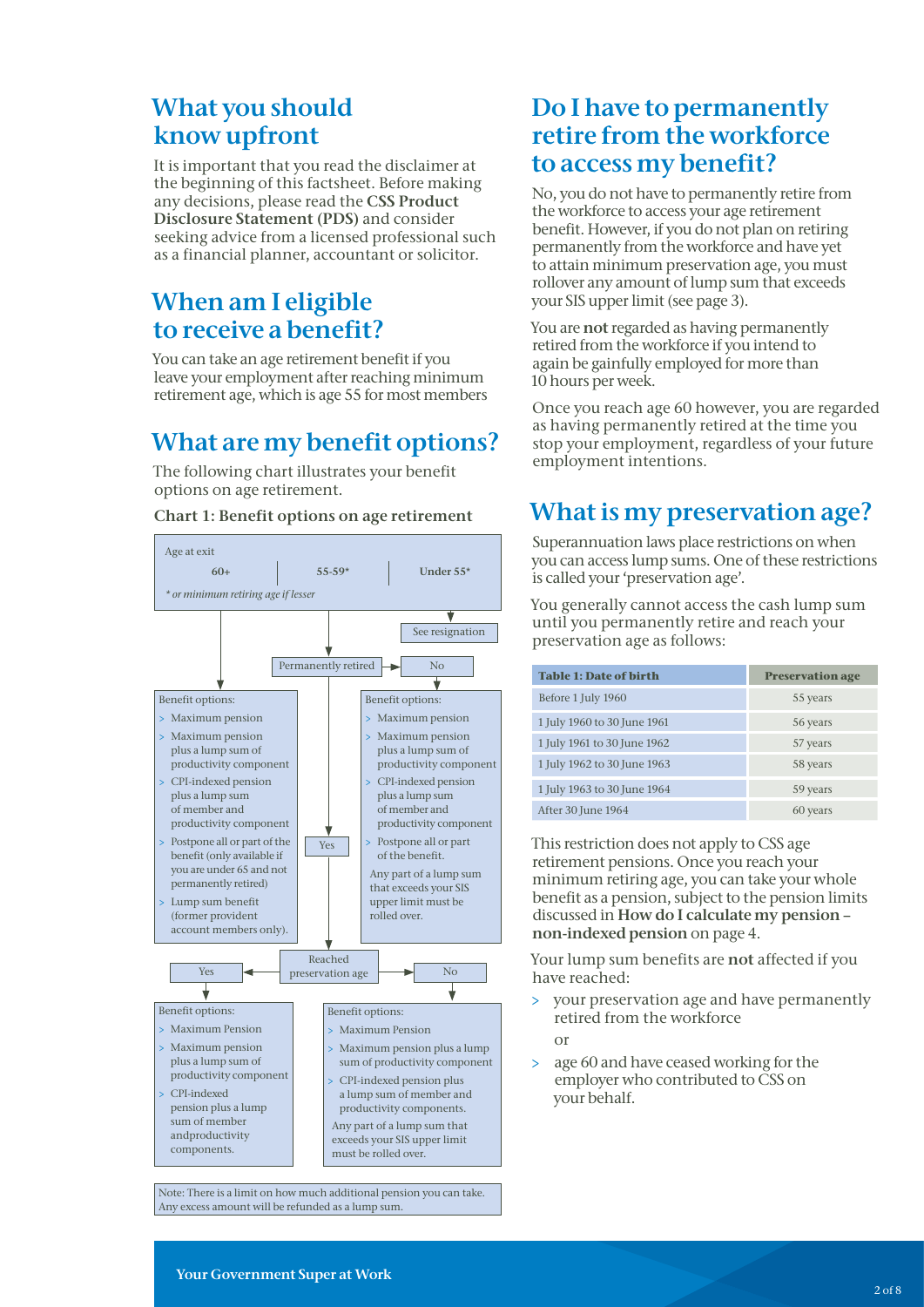Your lump sum benefits are affected if you are under age 60 and have not reached your preservation age and have not permanently retired from the workforce. In this case, the amount you can take as a cash lump sum is your member and productivity components, up to your SIS upper limit. You must rollover the difference between your total lump sum benefit and your cash lump sum. If you paid in a transfer amount, any unrestricted portion of that payment may also be paid as lump sum before you reach preservation age and permanently retire from the workforce.

### What is my SIS upper limit?

The Superannuation Industry (Supervision) Regulations (SIS) place certain restrictions on the amount of cash lump sum that can be paid to members who are not permanently retiring from the workforce and have not reached their preservation age (see What is my preservation age? on page 2).

What this means is that if you are not permanently retiring from the workforce and have not reached your preservation age, any cash lump sum paid to you cannot exceed your SIS upper limit. Your SIS upper limit is the cash amount you would have received if you had been involuntarily retired (retrenched) on 1 July 1999.

You must rollover any CSS lump sum amount that exceeds the SIS upper limit.

### Benefits in detail

Your age retirement benefit can consist of a number of benefit components, depending on which option you choose. These benefit components are:

#### CPI-indexed pension benefit

This is the employer-financed component of your benefit which is paid as a CPI-indexed pension. The rate is a percentage of your final salary according to your age and length of contributory membership at exit and whether you:

- > joined the scheme after 30 June 1976
- > joined before 1 July 1976
- were a member of the former provident account scheme.

#### If you joined after 30 June 1976

If you joined after 30 June 1976 your CPI-indexed pension will be a percentage of your final salary according to your age and length of contributory membership at exit.

#### If you joined before 1 July 1976

If you joined before 1 July 1976, your rate of CPI-indexed pension will be a percentage of your final salary according to your age and length of contributory membership at exit.

However, this pension will be adjusted if you had:

- > age 60 units
- > rejected units
- unit restrictions.

If you joined before 1 July 1976 you could elect to purchase age 60 units to receive a full retirement benefit at age 60, rather than age 65. This increased the cost of fortnightly contributions required. If you had any age 60 units, you may receive a small supplement, generally less than \$100 gross per year, to your CPI-indexed pension if you retire before age 65.

In certain circumstances you could elect to reject super units as they became available. This reduced the cost of fortnightly contributions required. If you rejected any units your CPI-indexed pension will be reduced.

If you transferred to CSS from other super schemes before 1 July 1976 a unit restriction may apply. If you have a unit restriction your CPI-indexed pension will be reduced.

Your member statement will show if you have any of these units. Please call us on 1300 000 277 if you need details of how we calculate any of these adjustments.

#### If you were a member of the provident account scheme before 1 July 1976

If you were a member of the provident account scheme before 1 July 1976 your CPI-indexed pension will be a percentage of your final salary according to your age and length of contributory membership at exit.

If you retire on or after age 60 you can elect to take your total benefit as a lump sum instead of a CPI-indexed pension (see Lump sums on page 4).

Your member statement will show if you were a member of the former provident account scheme.

#### Non-indexed pension

You can take a non-indexed pension with your member and productivity components, or just your member component. This amount is not indexed.

If you convert your member component only to non-indexed pension, your productivity component will be payable as a lump sum, subject to the preservation rules (See What is my preservation age? on page 2).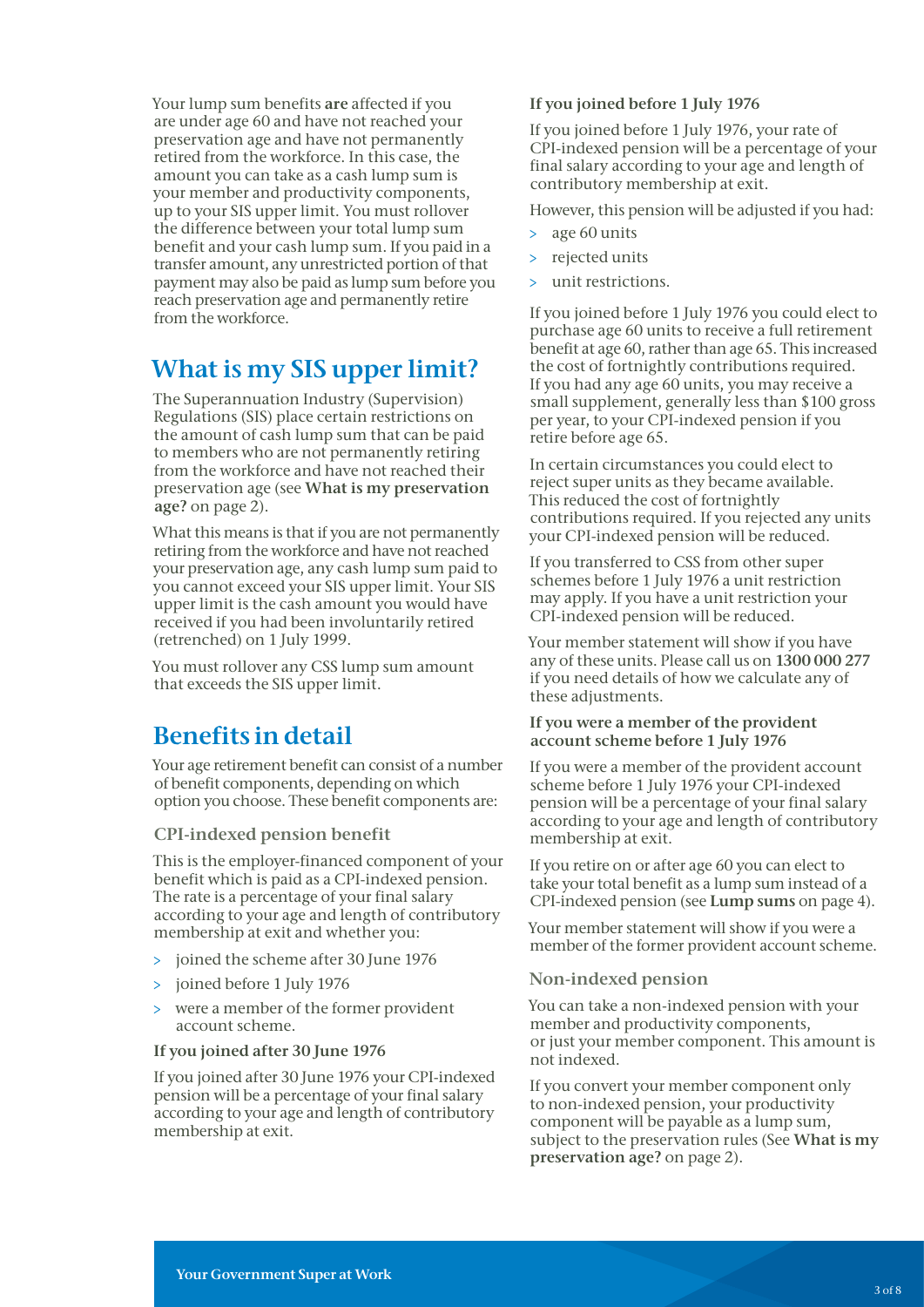#### Lump sums

You can take your member and productivity components as a lump sum, or just your productivity component. However the amount you can take as a cash lump sum depends on whether you meet the preservation rules. If you meet the preservation rules at exit, you can take your member and productivity components as a cash lump sum.

If you have not met all the preservation rules at exit, your cash lump sum will be restricted to your SIS upper limit. You must rollover any balance.

We also pay any transfer amounts, which may include any super co-contributions and low income super contributions credited to your account, plus Fund earnings to you as a lump sum (you cannot convert these amounts to pension). If you don't meet the preservation rules, you must rollover these amounts.

Members of the former provident account scheme can also choose to take their entire benefit as a lump sum in certain circumstances.

The lump sum consists of:

- > three times your accumulated basic contributions
- > any accumulated supplementary contributions
- > your productivity component
- any transfer amounts plus Fund earnings.

### How do I calculate my pension ?

#### CPI-indexed pension

Your CPI-indexed pension is generally based on a maximum of 52.5% of final salary on retirement at age 65 with 40 or more years contributory membership. This is why you can elect to stop contributing once you reach 40 years.

If you retire before age 65 and/or with less than 40 years contributory membership, the percentage rate reduces.

You can find the different percentages for each membership category in the CSS benefit tables at<css.gov.au>

The tables only show percentages for whole completed years of contributory membership. However we calculate pension benefits on years and days of contributory membership.

The percentage increases for each day of contributory service (including weekends, etc) in excess of a whole year.

The CSS benefit tables do not take account of age 60 units, rejected units or unit restrictions that may apply if you joined before 1 July 1976.

#### Non-indexed pension

We calculate your non-indexed pension by multiplying the component(s) you choose to convert by a percentage factor that varies according to your age.

Non-indexed pension is limited to 20% of your final salary if you retire at age 60 or more. The percentage reduces if you retire before age 60. Any excess amount is payable as a lump sum and is subject to preservation rules.

Table 1 of the CSS benefit tables shows the percentages used to calculate your non-indexed pension, together with the maximum non-indexed pension payable as a percentage of your final salary. These tables are available at <css.gov.au>

### Benefit options in detail

You can elect to take your age retirement benefit as pension only, a combination of pension and lump sum or, in certain limited circumstances, as a lump sum only. Details of the benefit options available are:

#### Maximum pension

This option allows you to take a CPI-indexed pension plus non-indexed pension funded by your member and productivity components.

There is a limit to the amount of non-indexed pension you can take and we will pay any excess amount as a lump sum.

We will pay any super transfer amounts as a lump sum in addition to your pension entitlement.

#### Maximum pension, lump sum

of productivity

This option allows you to take a CPI-indexed pension plus non-indexed pension funded by just your member component.

We pay your productivity component as a lump sum.

There is a limit to the amount of non-indexed pension you can take and we will pay any excess amount as a lump sum in addition to your productivity component.

We will also pay any transfer amounts as a lump sum.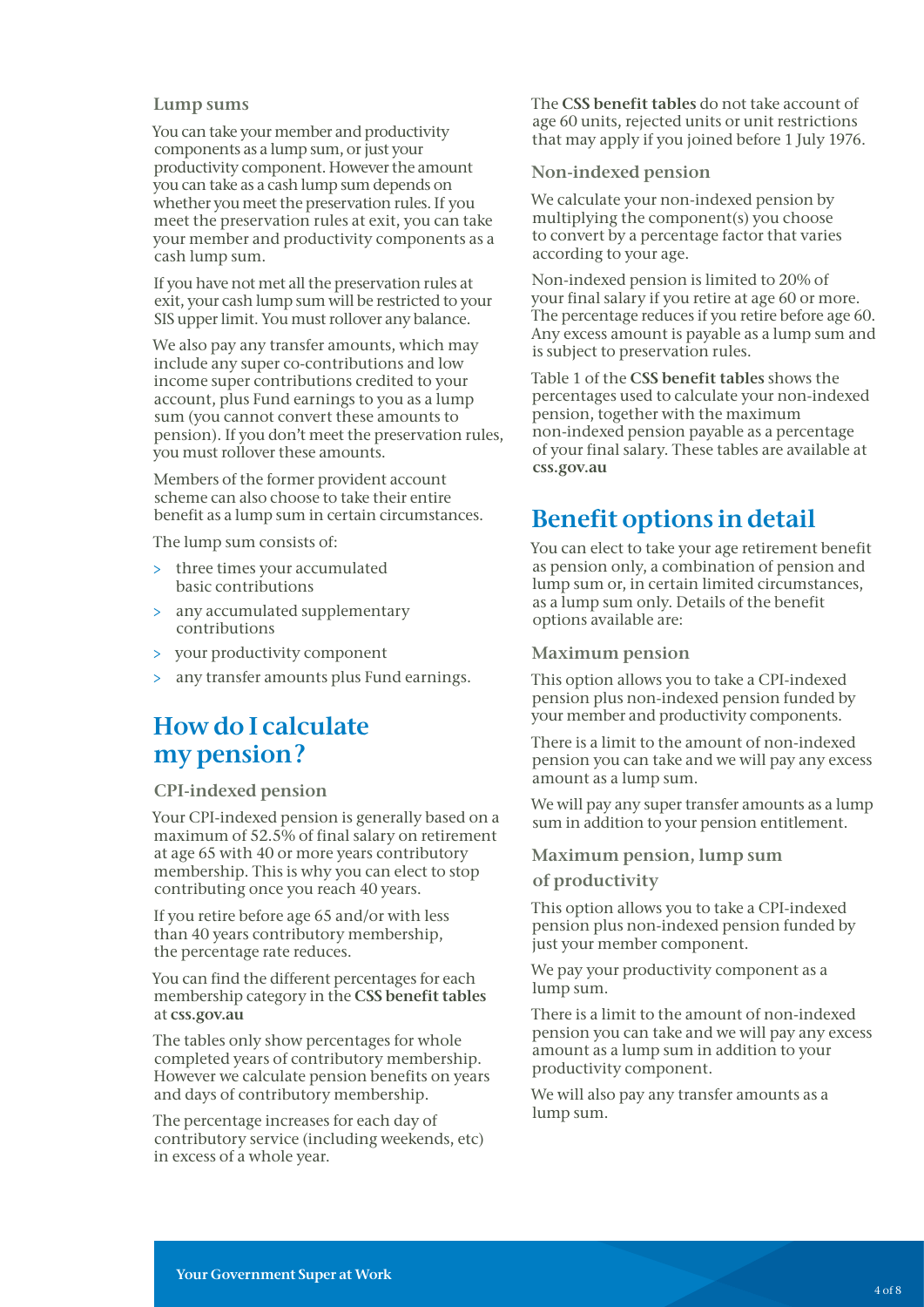### CPI-indexed pension, lump sum of member and productivity

This option allows you to take a CPI-indexed pension plus a lump sum of your member and productivity components.

We will also pay any transfer amounts to you as a lump sum.

#### Postpone all or part of the benefit

If you:

- > have reached minimum retiring age but not age 65 and
- > are not permanently retiring from the workforce.

You can choose to postpone all or part of your benefit.

You cannot postpone your benefit if you have permanently retired from the workforce.

You must postpone your CPI-indexed pension, productivity component and any transfer amounts, for later payment and either :

- > take your member component (up to your SIS upper limit) as a cash lump sum, with any balance rolled over or
- > take your member component as a non-indexed pension
- > postpone your member component for payment when you claim your final benefit.

Your postponed benefits become payable:

- > on the day you give Commonwealth Superannuation Corporation (CSC) a statement that you have permanently retired from the workforce
- > on the date you turn age 65 or
- > in the event of your death.

Your postponed pension benefit is based on:

- your age (in completed years) on the date it becomes payable, ie increases the pension payable
- > the updated value of your final salary at exit, ie increases the pension payable
- > your contributory membership as at your date of exit, ie no affect on the pension payable.

Your final salary is updated with increases in the average weekly ordinary time earnings (AWOTE).

The lump sum component of postponed benefits is the accrued value of your lump sum at the date of payment.

We will pay any transfer amounts plus Fund earnings as a lump sum.

#### Full lump sum

If you are a former provident account member and have reached age 60 at your retirement date, you can elect to take your entire CSS age retirement benefit as a lump sum (see Lump sums on page 4).

### Higher dependant pension option

If you retire on age grounds you can elect to reduce your pension to 93% of your normal pension and, in return, your eligible spouse and/or children will receive a higher pension following your death.

The table below details the dependant pension rates that apply depending on whether or not you elected for the higher dependant pension option.

The percentages shown under 'standard rate' are the dependant pension percentages that apply if you do not elect for the higher dependant pension option.

The percentages shown under 'higher rate' are the dependant pension percentages that apply if you elect for the higher dependant pension option.

#### Table 2: Dependant pension rates

|                                      | <b>Standard rate</b> | <b>Higher rate*</b> |  |
|--------------------------------------|----------------------|---------------------|--|
| <b>Spouse with/without children</b>  |                      |                     |  |
| Spouse only                          | 67%                  | 85%                 |  |
| Spouse and one child                 | 78%                  | 97%                 |  |
| Spouse and two children              | 89%                  | 108%                |  |
| Spouse and three or<br>more children | 100%                 | 108%                |  |
| No spouse                            |                      |                     |  |
| One child only                       | 45%                  | 51%                 |  |
| Two children                         | 80%                  | 92%                 |  |
| Three children                       | 90%                  | 108%                |  |
| Four or more children                | 100%                 | 108%                |  |

\* Applies to the reduced pension rate

For more information about dependant pension rates, please refer to our website <css.gov.au>

### Can I rollover my age retirement benefit?

You can wholly or partly rollover any part of your benefit that you can take as a lump sum, subject to the rules of the receiving fund.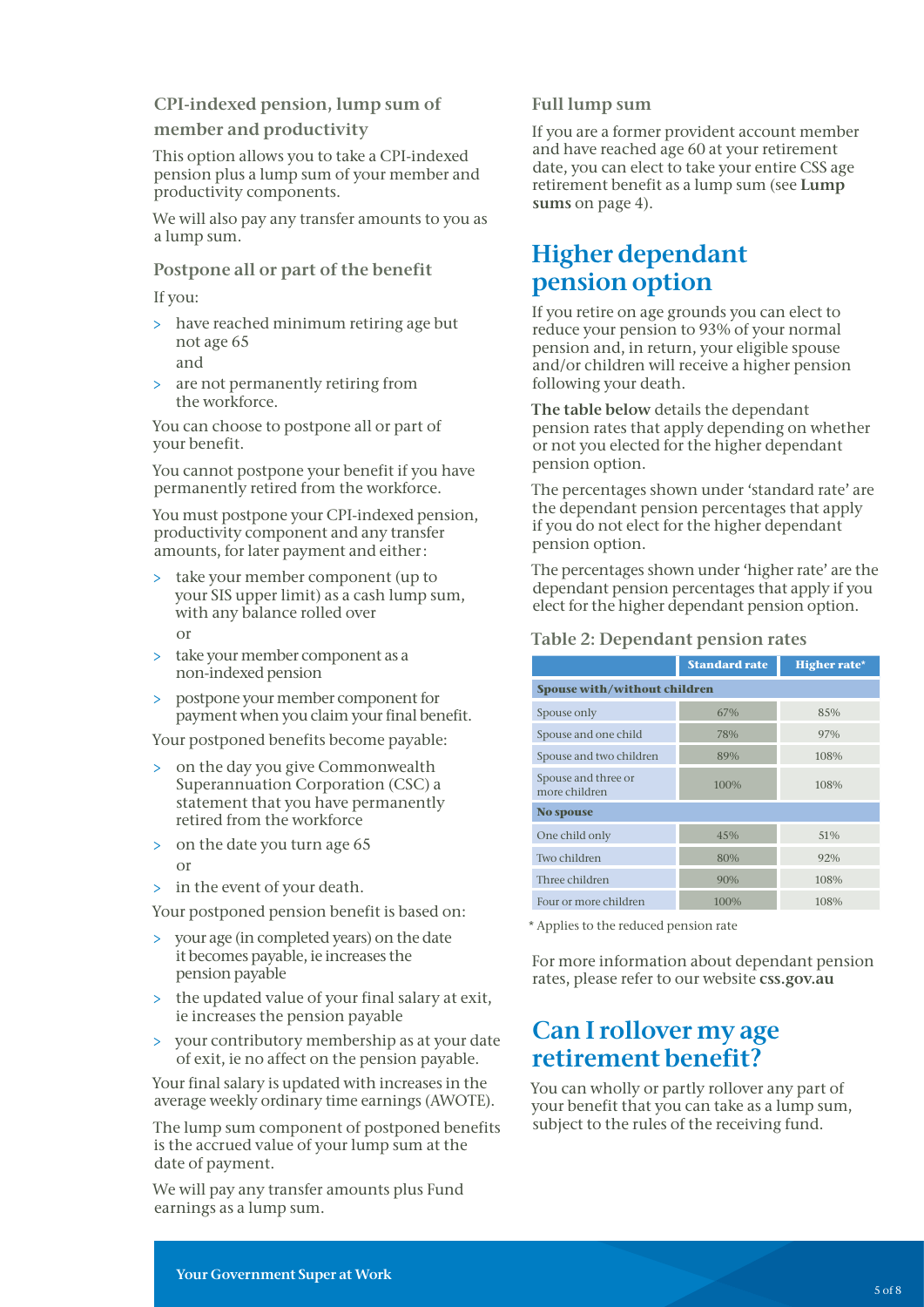### What happens if I have a surcharge debt?

Even though super surcharge has been abolished, CSS must report outstanding super surcharge debts to the Australian Taxation Office (ATO).

Any surcharge debt you have accrued must be recovered at the time of payment of your benefits.

Depending on which benefit option you choose, when the benefit becomes payable you can request that the debt be deducted from either your:

- > CPI-indexed pension
- > non-indexed pension or
- > lump sum benefit.

Any debit balance in your surcharge debt account at 30 June each year will be charged interest at the 10-year Treasury bond rate.

For more information about surcharge debts, please refer to our website <css.gov.au>

### How do I estimate the value of my age retirement benefit?

You can estimate the value of your age retirement benefit using the i-Estimator, our online calculator. You'll need an Access Number to use this service. If you don't have one, or you've misplaced it, call us on 1300 000 277 and we can give you one over the phone.

If you are within 12 months of leaving CSS you can get a more detailed estimate by calling 1300 000 277 or completing the Estimate request form available at<css.gov.au>

### How much time do I have to make an election?

You can choose your benefit option up to 90 days before you retire and 90 days after you retire. If you fail to lodge your benefit application nominating a benefit option within 90 days of ceasing membership, we may pay you a maximum pension and any remaining lump sum amount to an eligible rollover fund (ERF). The ERF selected by CSC is AUSfund – Australia's Unclaimed Super Fund. Once we transfer your benefit, you must claim your benefit from the ERF and will be subject to the terms and conditions of that fund.

### What forms do I need to complete?

You must complete the following form(s) to claim your benefit:

- > Age retirement benefit application available at<css.gov.au> or by calling us on 1300 000 277
- > a Tax File Number declaration form for taxation assessment purposes if you take all or part of your benefit as a pension. This form is available from your personnel section, the ATO, post offices, some newsagents or by calling us on 1300 000 277.

### How do we pay you?

We must pay pensions and cash lump sums into an Australian bank account. The account should be in your name or it may be a joint account, if you are one of the account holders. The account cannot be a mortgage account.

Note: We are required to validate your TFN with the ATO's records to confirm the TFN provided is yours and correct. Your TFN will be validated before your benefit can be rolled over to another fund or paid using the SuperTICK validation service. If you do not provide your TFN, the processing of your benefit payment may be delayed.

### What about tax?

The tax on your CSS benefit will depend on your age and if your benefit is sourced from contributions paid into CSS and earnings on those contributions (taxed source) or from other sources (untaxed source). Your CSS benefit includes two components – a tax-free component and a taxable component. The taxable component is itself divided into two further components – a taxed element and an untaxed element.

It is optional for you to provide your TFN however, if you do not provide your TFN, your pension and any cash lump sum benefit will be taxed at a higher rate.

If you do provide your TFN and you are rolling over all or part of your benefit, your TFN will be transferred to the rollover institution.

Note: We are required to validate your TFN with the ATO's records to confirm the TFN provided is yours and correct. Your TFN will be validated before your benefit can be rolled over to another fund or paid using the SuperTICK validation service. If you do not provide your TFN, the processing of your benefit payment may be delayed.

If you elect to receive a superannuation pension, PAYG tax will be deducted from your fortnightly payments.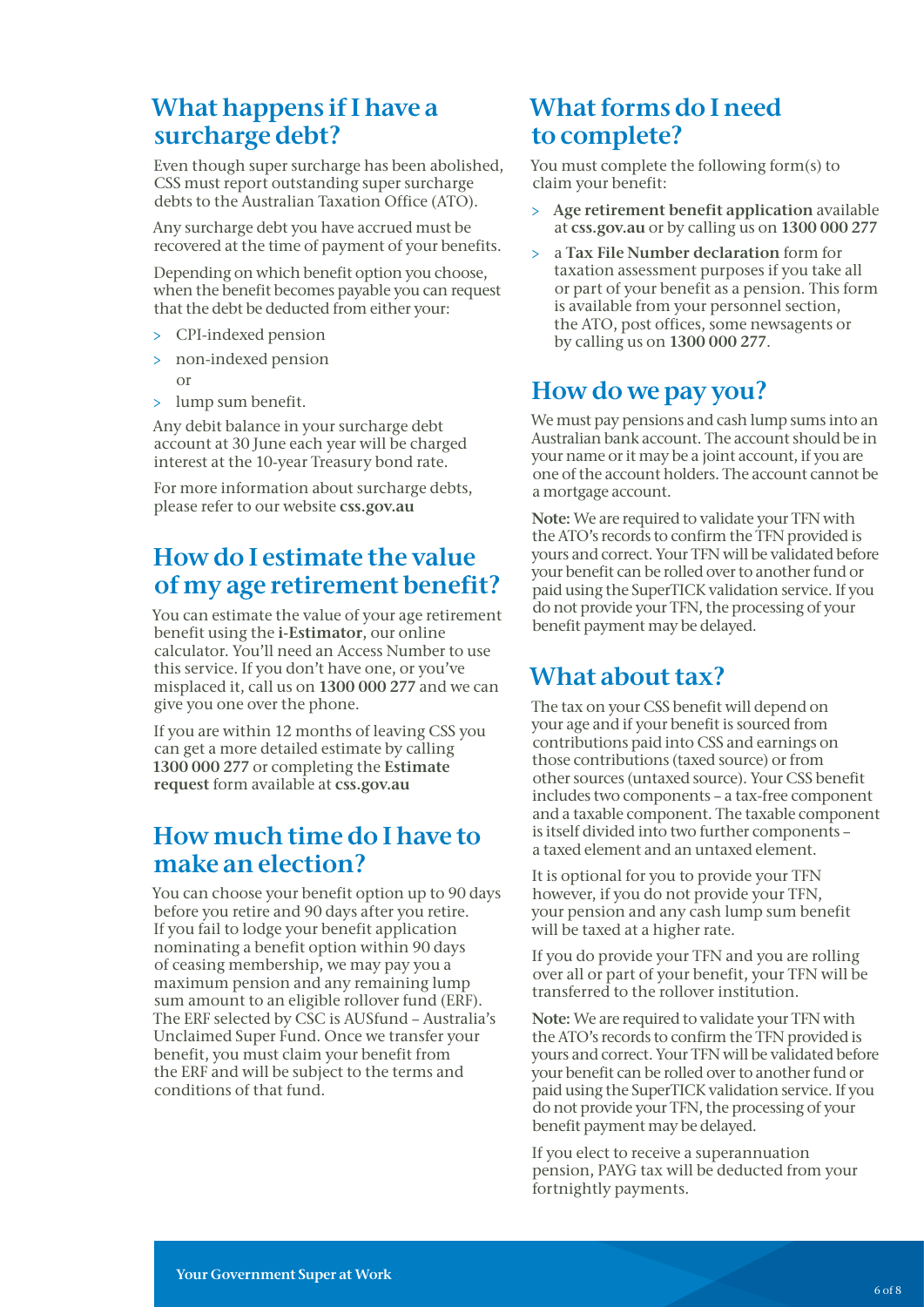Any pre-July 1983 component you have may be paid tax-free. To learn more about your CSS benefit components and their potential tax treatment, please read the CSS PDS including the Tax and your CSS super booklet which forms part of the PDS. The ATO may provide further information visit [ato.gov.au](http://www.ato.gov.au)

We also strongly recommend you seek advice on tax of your CSS super from a licensed professional such as a financial planner (more information is provided at the start of this factsheet) or an accountant.

| Table 3 - Tax on benefits by age from 1 July 2015                                                                                                                                                                                                                                                                                                                                                                                                                                                                                                                                             |                                                                                                                                                                                                                                                                                                                                                                                                                                                                                                                                                                                                      |                                                                                                                                                                                                                                                                                                                                                                                                                                                                                                                                                         |  |  |
|-----------------------------------------------------------------------------------------------------------------------------------------------------------------------------------------------------------------------------------------------------------------------------------------------------------------------------------------------------------------------------------------------------------------------------------------------------------------------------------------------------------------------------------------------------------------------------------------------|------------------------------------------------------------------------------------------------------------------------------------------------------------------------------------------------------------------------------------------------------------------------------------------------------------------------------------------------------------------------------------------------------------------------------------------------------------------------------------------------------------------------------------------------------------------------------------------------------|---------------------------------------------------------------------------------------------------------------------------------------------------------------------------------------------------------------------------------------------------------------------------------------------------------------------------------------------------------------------------------------------------------------------------------------------------------------------------------------------------------------------------------------------------------|--|--|
| <b>Under preservation age</b>                                                                                                                                                                                                                                                                                                                                                                                                                                                                                                                                                                 | Under age 60 and reached<br>preservation age                                                                                                                                                                                                                                                                                                                                                                                                                                                                                                                                                         | 60 and over                                                                                                                                                                                                                                                                                                                                                                                                                                                                                                                                             |  |  |
| <b>Benefits from a taxed source</b><br>If you are eligible to take part<br>$\, > \,$<br>of your benefit as a cash lump<br>sum, the taxable component<br>will be taxed at 22%.<br>Your lump sum may include<br>a tax-free component.<br>If you are eligible to take a<br>$\, > \,$<br>non-indexed pension with                                                                                                                                                                                                                                                                                 | <b>Benefits from a taxed source</b><br>If you take any part of your<br>$\, >$<br>benefit as a cash lump sum,<br>the taxable component will<br>be tax-free up to a threshold<br>of \$195,000 and taxed at 17%<br>above this amount. Your lump<br>sum may also include a<br>tax-free component.                                                                                                                                                                                                                                                                                                        | <b>Benefits from a taxed source</b><br>If you withdraw any part of<br>$\mathbf{L}$<br>your benefit as a cash lump<br>sum, the component from<br>a taxed source will be tax-free.<br>If you take a non-indexed<br>pension with your member<br>contributions and<br>post-June 1990 productivity,                                                                                                                                                                                                                                                          |  |  |
| your member component and<br>post-June 1990 productivity,<br>the taxable component will be<br>taxed at your marginal tax rate.<br>Your pension may also include<br>a tax-free component.<br><b>Benefits from an</b><br>untaxed source<br>> If you are eligible to take part<br>of your benefit as a cash lump<br>sum, the taxable component<br>will be taxed at 32% up to a<br>threshold of \$1,395,000 and<br>at the top Marginal Tax<br>Rate above this amount.<br>Your lump sum may include<br>a tax-free component.<br>If you are eligible to take<br>$\, > \,$<br>a CPI-indexed pension, | If you take a non-indexed<br>$\, > \,$<br>pension with your member<br>component and post-June<br>1990 productivity, the taxable<br>component will be taxed<br>at your marginal tax rate<br>less a 15% tax offset.<br>Your pension may include<br>a tax-free component.<br><b>Benefits from an</b><br>untaxed source<br>If you take any part of your<br>$\geq$<br>benefit as a cash lump sum,<br>the taxable component will be<br>taxed at 17% up to a threshold<br>of \$195,000, then 32% up to<br>\$1,395,000 and the top Marginal<br>Tax Rate above this amount.<br>Your lump sum may also include | the component from a taxed<br>source will be tax-free.<br><b>Benefits from an</b><br>untaxed source<br>If you take any part of your<br>$\mathbf{L}$<br>benefit as a lump sum,<br>the taxable component<br>will be taxed at 17% up to a<br>threshold of \$1,395,000<br>and the top Marginal Tax<br>Rate above this amount.<br>Your lump sum may include<br>a tax-free component.<br>The taxable component of<br>$\, >$<br>your CPI-indexed pension<br>and any non-indexed<br>pension funded with<br>pre-July 1990 productivity,<br>will be taxed at your |  |  |
| the taxable component<br>will be taxed at your<br>marginal tax rate.                                                                                                                                                                                                                                                                                                                                                                                                                                                                                                                          | a tax-free component.<br>The taxable component of your<br>$\, >$<br>CPI-indexed pension and any<br>non-indexed pension funded by<br>pre-July 1990 productivity, will be<br>taxed at your marginal tax rate.                                                                                                                                                                                                                                                                                                                                                                                          | marginal tax rate,<br>less a 10% tax offset.                                                                                                                                                                                                                                                                                                                                                                                                                                                                                                            |  |  |

#### **Tax offset example**

The following example shows how the tax offset is calculated.

If the untaxed component of your fortnightly pension is \$1,000, the offset amount is 10% of \$1,000 which is \$100.

If your marginal tax rate is 30%, you would pay \$300 tax per fortnight before the offset. You then deduct the offset amount from the amount of tax applicable based on your marginal tax rate ie \$300 - \$100 = \$200.

Tax liability for that fortnight would now be \$200.

Please note: The Medicare levy is also applied where tax is deducted.